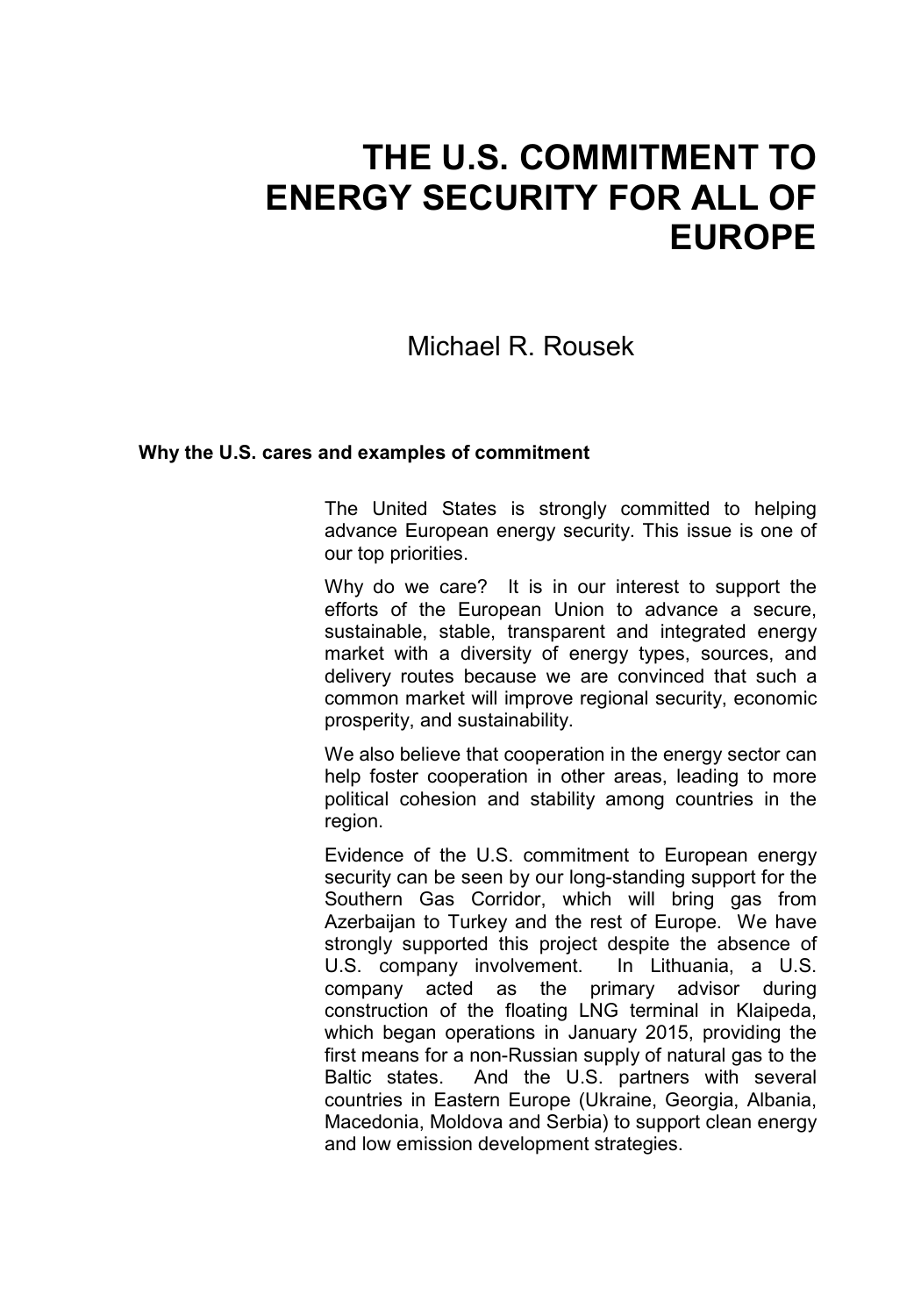The main formal mechanism that guides U.S. and EU regional energy cooperation is the U.S.-EU Energy Council. The U.S.-EU Energy Council is currently cochaired by the Secretaries of State and Energy on the U.S. side and by High Representative and Vice President Mogherini along with Vice President Sefcovic and Commissioner Arias Canete. The Energy Council typically meets once a year. It was initiated in 2009 by then-Secretary Clinton in the wake of the European gas crisis. To date, there have been six meetings of the Council and discussions during those meetings have provided both the political and technical roadmaps for trans- Atlantic energy cooperation.

Notably, European energy security and diversification of energy supplies, sources, and routes have been prominent in those discussions and will continue to be top priorities for the U.S. However, recent Council's have also addressed the issue of climate change and the U.S. is eager to enhance cooperation to tackle global energy and climate challenges with Europe. We believe that addressing climate change is not only critical for saving the planet, but it also will positively and significantly contribute to energy security ---while at the same time -- creating new jobs and avenues for growth and development.

#### **Recent progress towards Energy Security in Europe**

Next, I would like to highlight some of the progress towards energy security made in Europe over the past decade.

- o Europe has greatly enhanced its regional electricity transmission network, with projects developed in Albania, Kosovo, Macedonia, Montenegro, and Serbia, among others;
- o Europe has also taken significant steps to establish independent and technically competent energy regulatory agencies, though we note the need for continued progress; and
- o Europe has seen the implementation of nationallevel, market-based, electricity sector legal and regulatory frameworks and the break-up of power monopolies in many countries.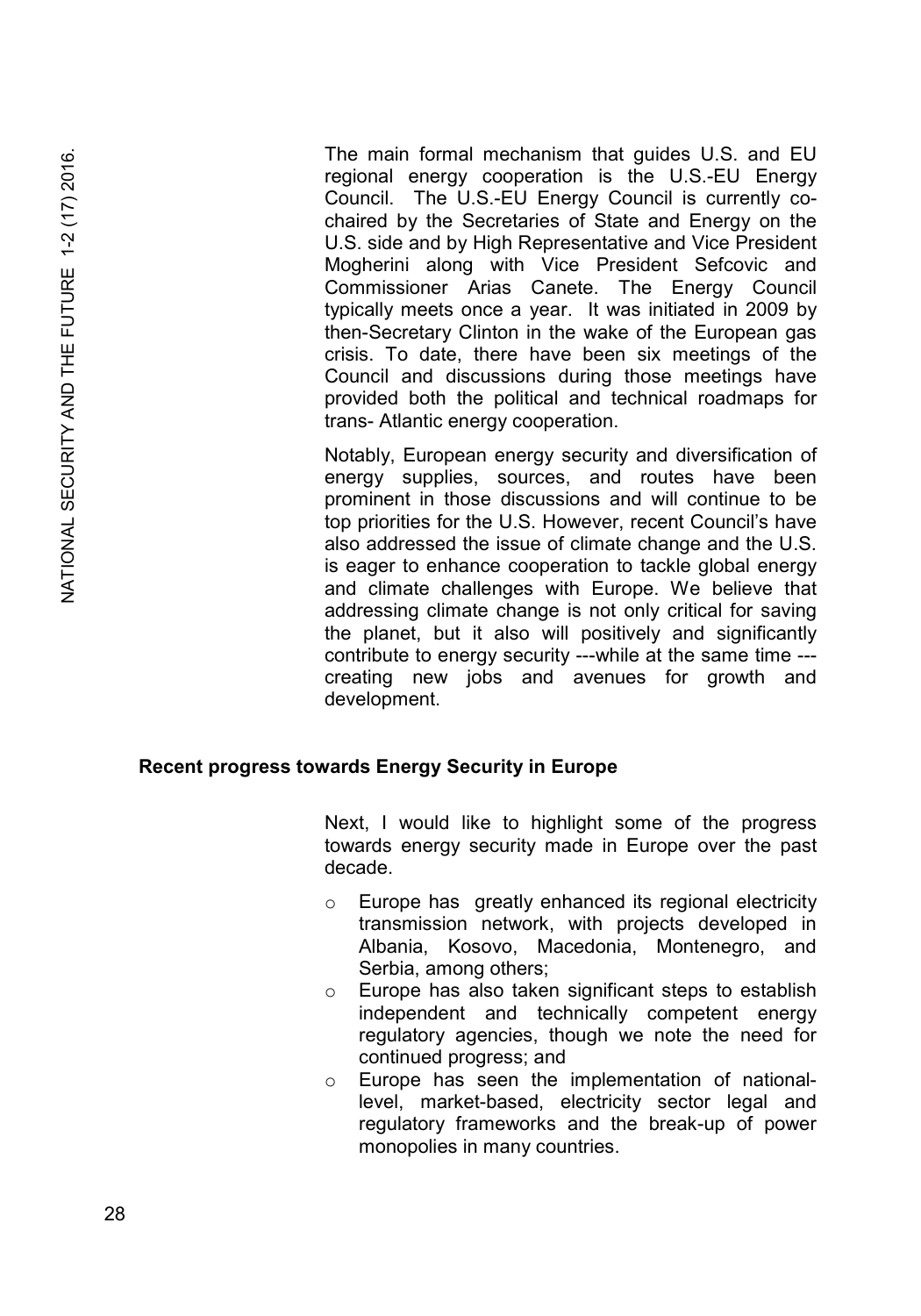- o We have also seen the following progress towards Europe's overall energy security in the past year:
- o European Council endorsement of the Commission's Energy Union strategy last March, making energy security the top priority in the energy and climate arena;
- o Passage by Ukraine's Parliament of the Gas Market Law in line with the EU's Third Energy Package, which is now coming into effect; and
- o A narrowing of priorities to advance the most critical infrastructure projects that can have a measurable impact on supply and transit diversification in Southeast and Central Europe, notably the CESEC priority list agreed at Dubrovnik last July. This list almost perfectly matches the list of U.S. priorities.

#### **More progress is needed**

But I think that, despite all of these efforts, we all need to work together – harder and more urgently than ever – to make sure that all of the gains we have made are not lost. Because just as important as advancing the most critical infrastructure projects is the need to tamp down discussion of distracting projects–projects that can prevent movement on the most urgent priorities or, worse, block them all together.

As all of you know very well, a number of European countries are dependent on one dominant supplier for the majority – or entirety – of their gas imports.

From the Baltics to the Adriatic and the Black Sea, gas markets still suffer from poor interconnectivity and supply diversity. These vulnerabilities, coupled with political pressures, undermine energy security and political cohesion across the entire region. They undercut the prospect of a truly integrated European energy market, impeding economic integration and maintaining divisions and mistrust.

How can energy security be improved throughout Europe? I think there are two major elements that we need to focus on.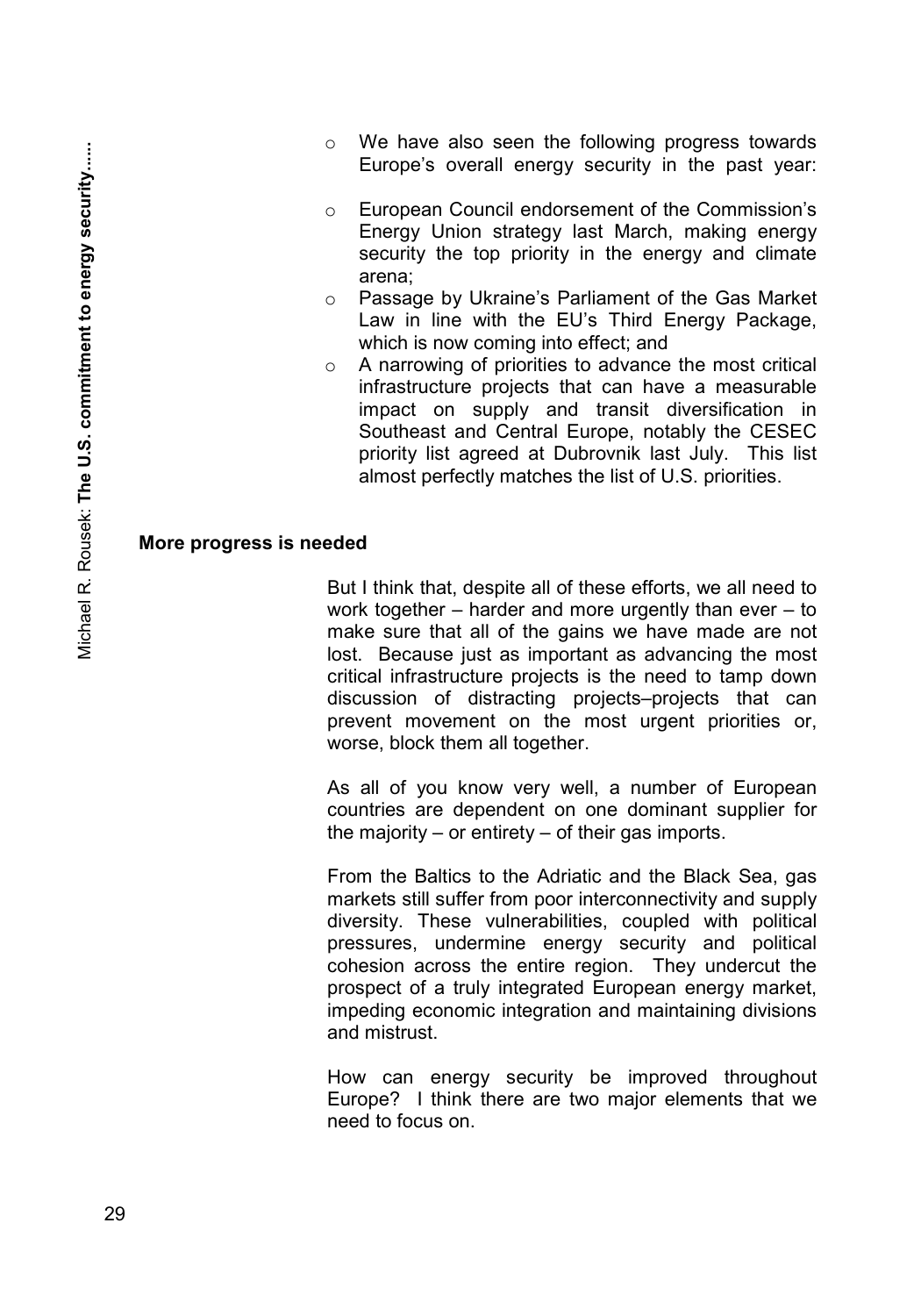#### **Gas sector: need small interconnectors, not mega-pipelines**

First, let's look at Europe's gas market. To improve energy security, additional pipelines that redirect the same supply of Russian gas to existing European customers is unnecessary and wasteful, considering that existing pipelines from Russia are only utilized around 60 percent of capacity. What is needed are improved interconnections and strategic LNG infrastructure so that gas that arrives anywhere in Europe can be delivered to any customer in Europe. And it is an issue that demands the attention and cooperation of all European countries.

President Obama, Vice President Biden, Secretary Kerry and Secretary Moniz are all personally engaged. We are working closely with Member States and the European Commission as we advocate for a project-based approach to energy security that will bring real energy diversification to all of Europe.

An LNG terminal in Croatia – particularly a floating terminal which could be implemented quickly and be completely funded by gas suppliers – could have the same impact for Hungary, Serbia and Ukraine, and others, while also anchoring Croatia as a key energy player in the region.

Another critical project is the Greece-Bulgaria interconnector, which would bring Azeri gas from the Southern Corridor or new supplies of LNG from Greece into Central Europe from the south. The Bulgaria-Serbia<br>interconnector would unlock Serbia's complete interconnector would unlock Serbia's complete dependence on Russian gas for imports and help bring new gas sources into the Western Balkans.

We have supported the exercise by which the European Union has narrowed down their long lists of "Projects of Common Interest" and "Projects of Energy Community Interest" to a manageable handful of the most critical projects. It is now to time to get these key projects funded and built. Energy security is not free and the EU cannot provide complete funding: States that want to see the benefits need to commit funding of their own.

I want to make clear that the U.S. position in supporting these European efforts is not because we want to see Russian gas eliminated from the European market. We firmly believe Russian gas can and should remain an important part of Europe's energy mix. This is really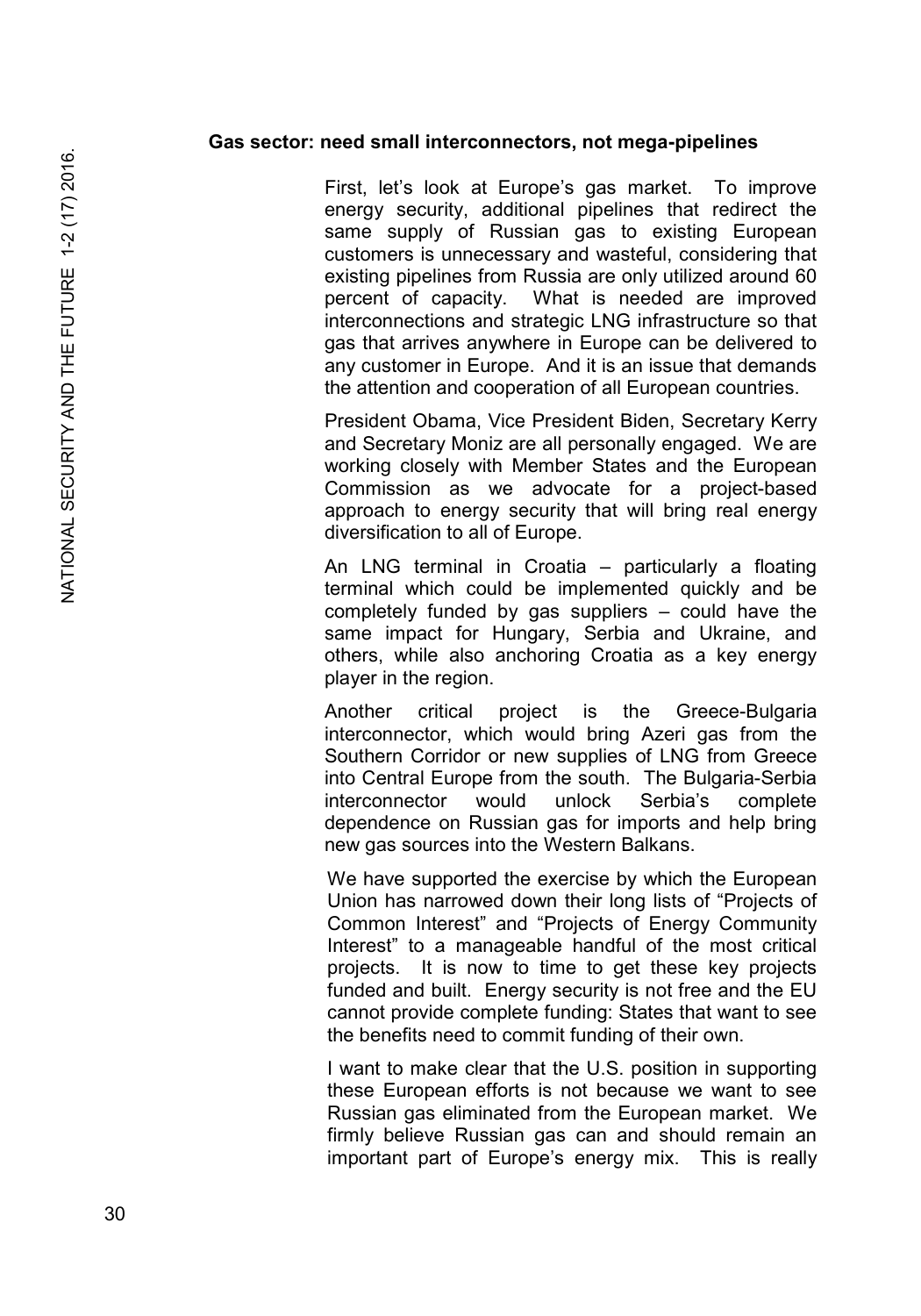about supporting EU policies to ensure competition and transparency in energy markets to guarantee the best conditions for the region's people.

Big, new pipelines – be it Turkish Stream, South Stream or Nord Stream – undermine regional energy security goals and contradict European Council energy security agreements. These are not just commercial projects for Russia. If built, these pipelines allow Russia to critically economically and politically. Governments – and companies – need to be very careful about such political motives that may not be in their best interest.

#### **The other ingredient for energy security – reformed national markets**

Of course, you can build all the interconnectors you want but they will not have an effect on diversification if there is no open market for them to serve. And for many European Countries, it doesn't make sense to talk about gas interconnectors where gasification is limited. Indeed, in the Western Balkans, energy security is not only about gas, but also about the power sector. It is less about interconnectivity – states of the former Yugoslavia have strong electricity links – but about reform, and moving towards a regional electricity market.

That is why the United States supports European efforts to unbundle energy companies, guarantee the independence of regulators, and to cultivate national and transparent regional energy markets. Such reforms are essential to attract investment, foster competition, and drive innovation, ultimately improving energy security and human welfare.

We know the dilemma of competing priorities –on the one hand, the need to keep energy prices low to protect vulnerable consumers, especially in the face of economic downturn, and on the other, the need to offer an environment conducive to private investment and conducive to the emerging clean energy sources of the future. However, if you don't make tough decisions, many European States risk continued degradation of energy infrastructure without the ability to attract investment.